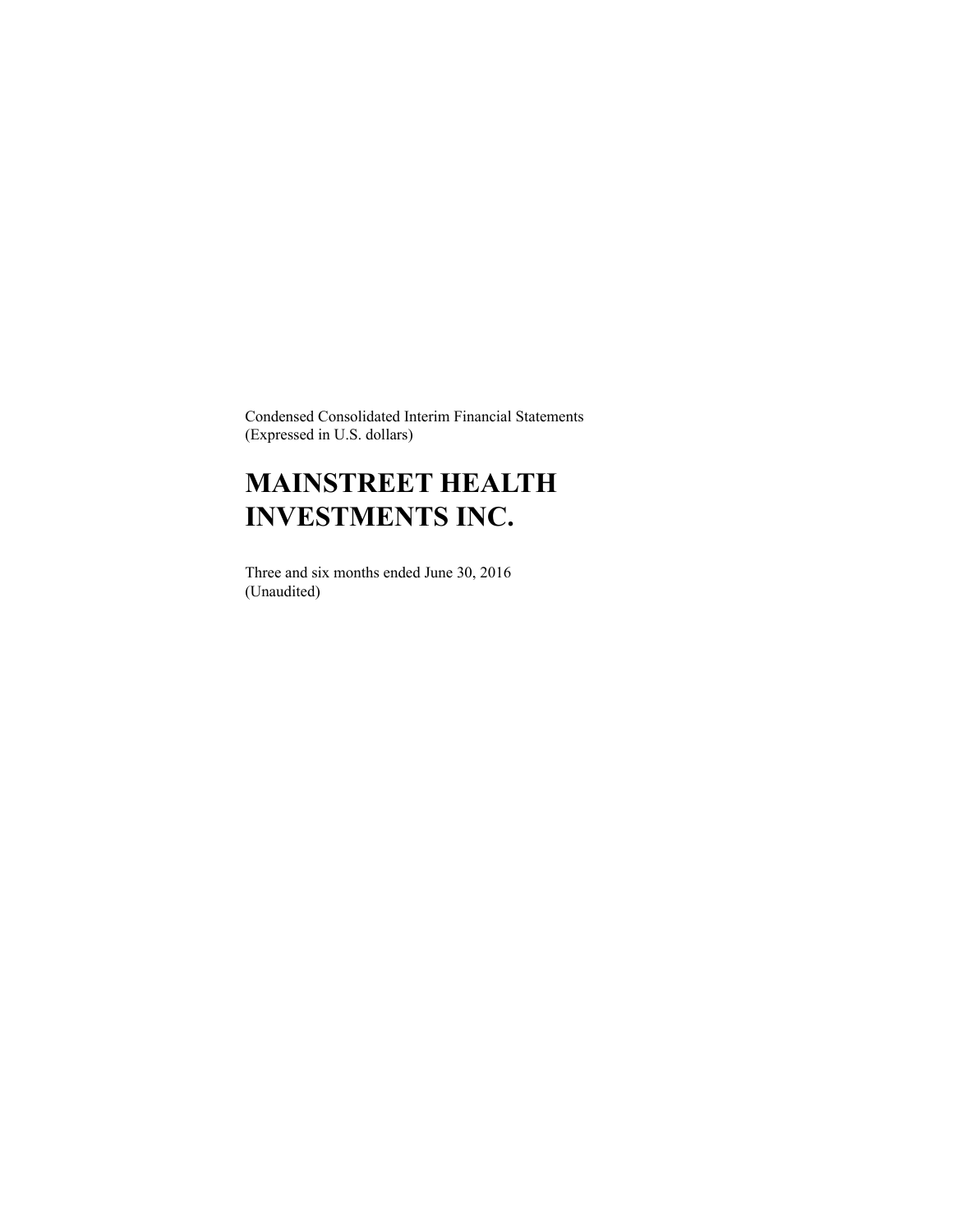Condensed Consolidated Interim Statements of Financial Position (Expressed in thousands of U.S. dollars) (Unaudited)

|                                                                     | June 30,<br>2016 | December 31,<br>2015 |
|---------------------------------------------------------------------|------------------|----------------------|
| <b>Assets</b>                                                       |                  |                      |
| <b>Current Assets:</b>                                              |                  |                      |
| Cash                                                                | \$<br>18,071     | \$<br>7,189          |
| <b>Restricted Cash</b>                                              |                  | 2,500                |
| Other (note 5)                                                      | 5,629            | 939                  |
|                                                                     | 23,700           | 10,628               |
| Non-current Assets                                                  |                  |                      |
| Investment properties (note 6)                                      | 392,662          | 268,425              |
| Loan receivable (note 4)                                            | 2,520            |                      |
|                                                                     | 395,182          | 268,425              |
| <b>Total Assets</b>                                                 | \$<br>418,882    | \$<br>279,053        |
| <b>Liabilities and Shareholders' Equity</b><br>Current liabilities: |                  |                      |
| Accounts payable                                                    | \$<br>2,783      | \$<br>309            |
| Accrued real estate taxes                                           | 5,385            | 4,531                |
| Accrued interest expense                                            | 704              | 431                  |
| Accrued convertible debenture interest                              |                  | 930                  |
| Note payable to related party (note 10)                             |                  | 2,500                |
| Mortgages payable (note 8)                                          | 33,479           |                      |
| Distributions payable<br>Unearned revenue                           | 1,386<br>2,017   | 1,790                |
|                                                                     | 45,754           | 10,491               |
|                                                                     |                  |                      |
| Non-current liabilities:                                            |                  |                      |
| Credit facility (note 7)                                            | 147,677          | 144,692<br>108,891   |
| Convertible debentures (note 11)<br>Derivative instruments (note 9) | 2,666            |                      |
| Other non-current liabilities                                       | 185              |                      |
|                                                                     | 150,528          | 253,583              |
| <b>Total liabilities</b>                                            | \$<br>196,282    | \$<br>264,074        |
| Shareholders' equity (note 13)                                      | 222,600          | 14,979               |
| Commitments and contingencies (note 20)                             |                  |                      |
| Subsequent events (note 21)                                         |                  |                      |
| Total liabilities and shareholders' equity                          | \$<br>418,882    | \$<br>279,053        |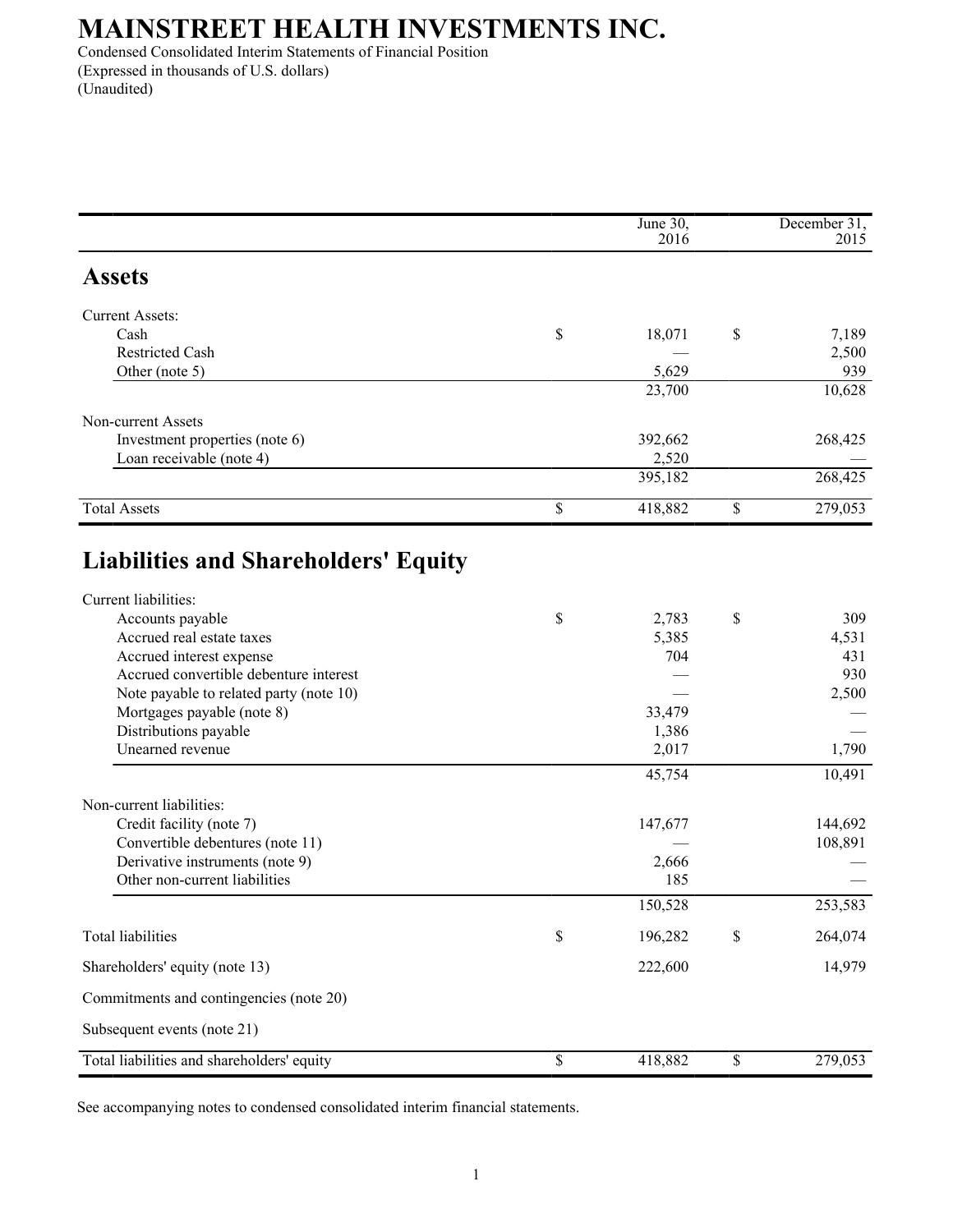Condensed Consolidated Interim Statements of Loss and Comprehensive Loss (Expressed in thousands of U.S. dollars, except per share amounts)

Three and six months ended June 30, 2016 (Unaudited)

|                                                     | Three months ended<br>June 30, 2016 | Six months ended<br>June 30, 2016 |
|-----------------------------------------------------|-------------------------------------|-----------------------------------|
| Revenue:                                            |                                     |                                   |
| Rental (note 15)                                    | \$<br>8,616                         | \$<br>15,970                      |
| Other income                                        |                                     |                                   |
|                                                     | 8,625                               | 15,979                            |
| Expenses (income):                                  |                                     |                                   |
| Operating (note 18)                                 | 1,396                               | 1,888                             |
| Finance costs (note 16)                             | 4,030                               | 8,471                             |
| Real estate tax expense                             |                                     | 4,621                             |
| Change in value of investment properties - IFRIC 21 | 1,384                               | (2,082)                           |
| Change in value of investment properties (note 6)   | 1,772                               | 2,593                             |
| Change in value of derivative instruments (note 9)  | 816                                 | 2,666                             |
|                                                     | 9,398                               | 18,157                            |
| Loss before income taxes                            | (773)                               | (2,178)                           |
| Income taxes (note 19)                              |                                     |                                   |
| Loss for the period and comprehensive loss          | \$<br>(773)                         | \$<br>(2,178)                     |
| Loss per share (note $14$ ):                        |                                     |                                   |
| Basic and diluted                                   | \$<br>(0.09)                        | \$<br>(0.40)                      |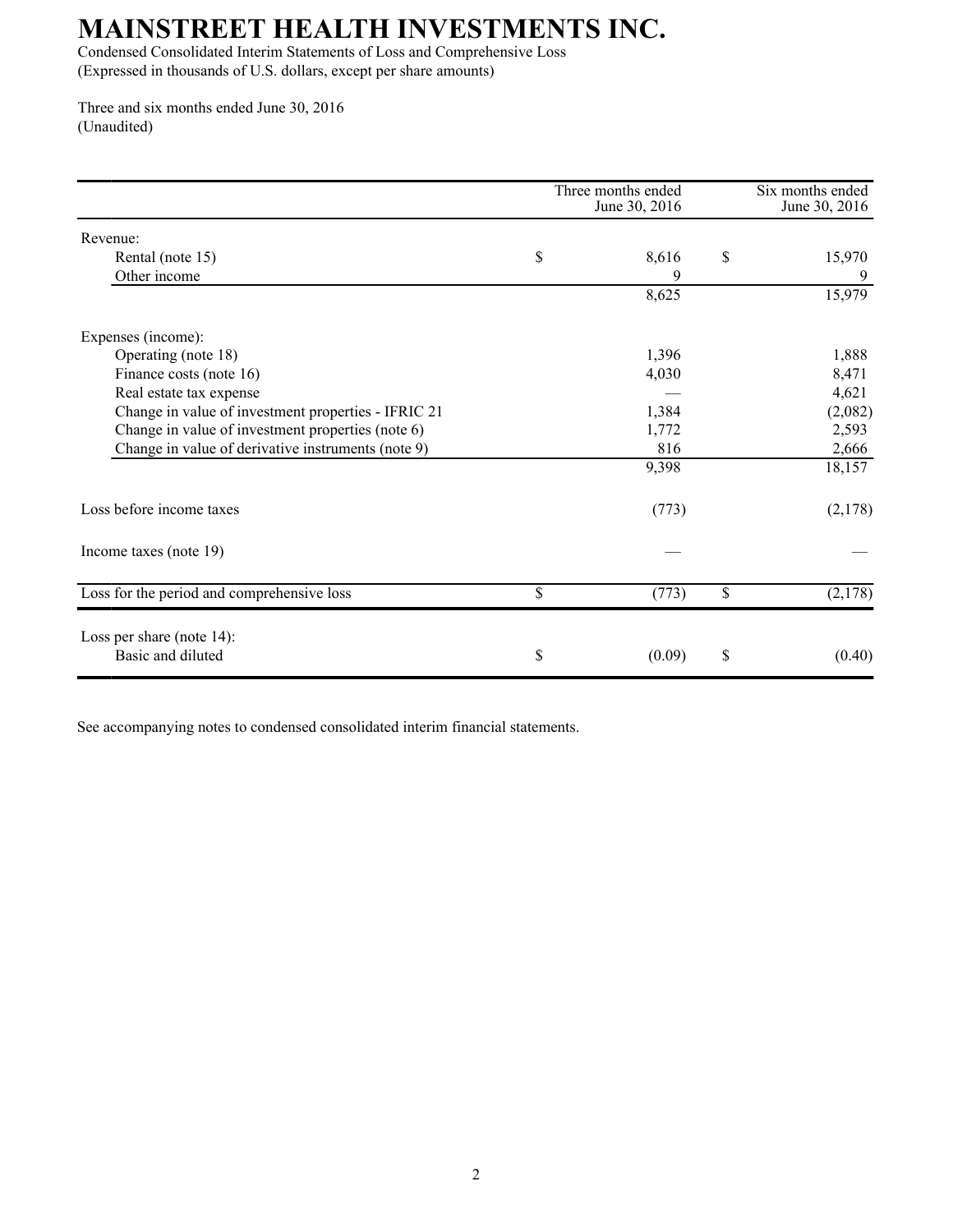Condensed Consolidated Interim Statement of Changes in Shareholders' Equity (Expressed in thousands of U.S. dollars) Six months ended June 30, 2016 (Unaudited)

|                               |   | Common<br>shares | Cumulative<br>distributions | Cumulative<br>deficit | Total   |
|-------------------------------|---|------------------|-----------------------------|-----------------------|---------|
| Balance, January 1, 2016      | S | 20,734 \$        | $-$ S                       | $(5,755)$ \$          | 14,979  |
| Loss for the period           |   |                  |                             | (2,178)               | (2,178) |
| Shares issued                 |   | 221,121          |                             |                       | 221,121 |
| Issuance costs                |   | (9,936)          |                             |                       | (9,936) |
| Distributions to shareholders |   |                  | (1,386)                     |                       | (1,386) |
| Balance, June 30, 2016        |   | 231,919 \$       | $(1,386)$ \$                | $(7,933)$ \$          | 222,600 |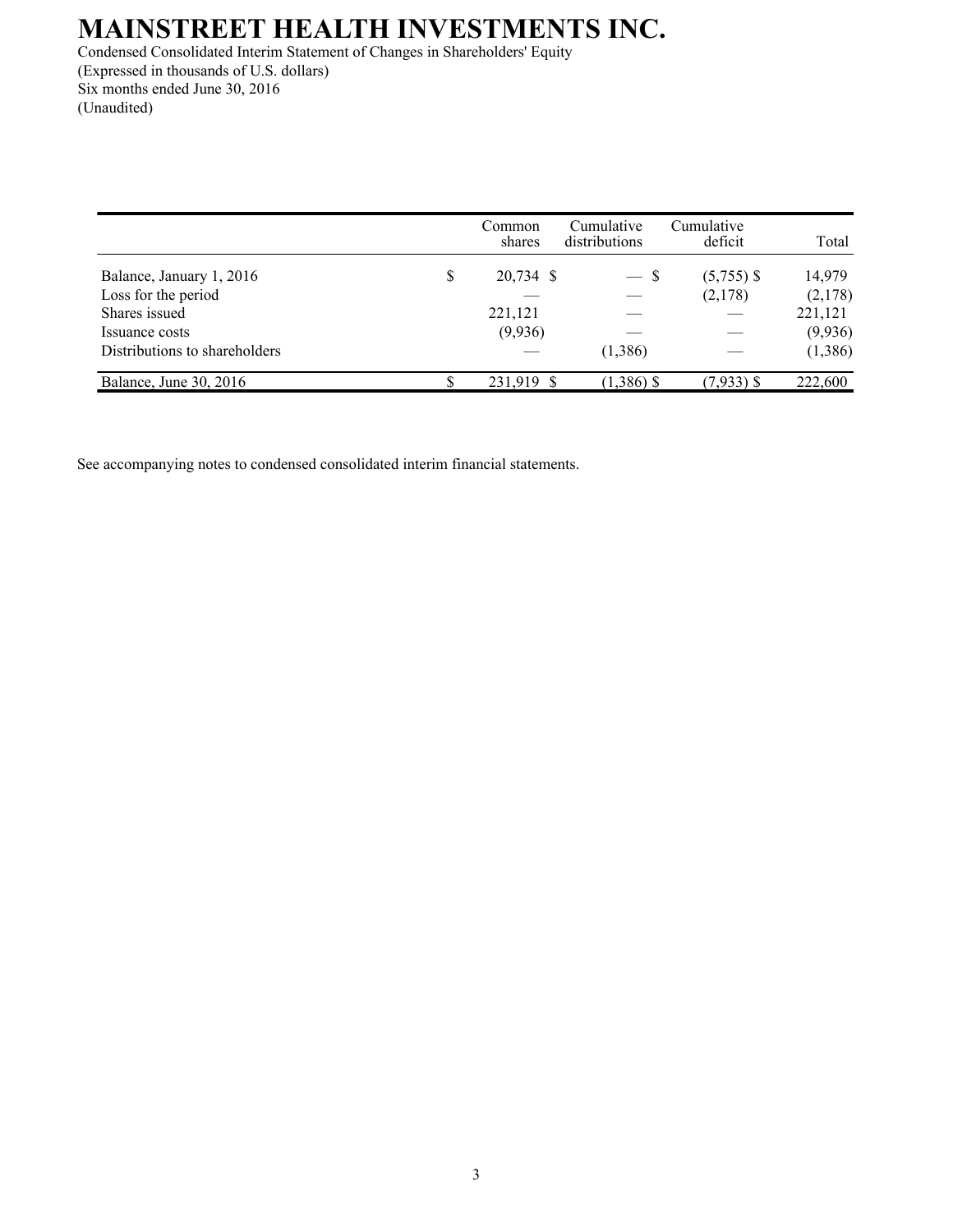Condensed Consolidated Interim Statement of Cash Flows (Expressed in thousands of U.S. dollars) Six months ended June 30, 2016 (Unaudited)

|                                                                                                                                                                          | Six months ended<br>June 30, 2016 |  |
|--------------------------------------------------------------------------------------------------------------------------------------------------------------------------|-----------------------------------|--|
| Cash flows from operating activities:                                                                                                                                    |                                   |  |
| Loss for the period                                                                                                                                                      | \$<br>(2,178)                     |  |
| Items not involving cash:                                                                                                                                                |                                   |  |
| Fair value adjustment of investment properties                                                                                                                           | 2,593                             |  |
| Fair value adjustment of derivative instruments                                                                                                                          | 2,666                             |  |
| Straight-line rent                                                                                                                                                       | (1,765)                           |  |
| Real estate tax recovery revenue                                                                                                                                         | (2, 539)                          |  |
| Finance costs                                                                                                                                                            | 8,471                             |  |
| Listing expense                                                                                                                                                          | 700                               |  |
| Interest paid                                                                                                                                                            | (6,521)                           |  |
| Change in non-cash operating working capital:                                                                                                                            |                                   |  |
| Prepaid expenses                                                                                                                                                         | (78)                              |  |
| Accounts payable                                                                                                                                                         | 704                               |  |
| Unearned revenue                                                                                                                                                         | 227                               |  |
| Other assets                                                                                                                                                             | (670)                             |  |
| Other liabilities                                                                                                                                                        | 185                               |  |
| Real estate taxes payable                                                                                                                                                | 112                               |  |
| Net cash provided by operating activities                                                                                                                                | \$<br>1,907                       |  |
|                                                                                                                                                                          |                                   |  |
| Cash flows from financing activities:                                                                                                                                    |                                   |  |
| Proceeds from credit facility                                                                                                                                            | \$<br>34,601                      |  |
| Payments on credit facility                                                                                                                                              | (31, 616)                         |  |
| Financing costs paid                                                                                                                                                     | (433)                             |  |
| Proceeds from notes payable                                                                                                                                              | 3,900                             |  |
| Repayments of notes payable                                                                                                                                              | (6,400)                           |  |
| Proceeds from issuance of shares                                                                                                                                         | 109,250                           |  |
| Payments for issuance costs                                                                                                                                              | (9,936)                           |  |
| Proceeds from issuance of preferred equity                                                                                                                               | 10,300                            |  |
| Repayment of preferred equity                                                                                                                                            | (10,300)                          |  |
| Cash provided by financing activities                                                                                                                                    | \$<br>99,366                      |  |
| Cash flows from investing activities                                                                                                                                     |                                   |  |
| Acquisitions and additions to investment properties                                                                                                                      | \$<br>(86, 728)                   |  |
| Deposit paid for acquisitions                                                                                                                                            | (1,000)                           |  |
| Prepaid acquisition costs                                                                                                                                                | (143)                             |  |
| Issuance of loans receivable                                                                                                                                             | (2,520)                           |  |
| Cash used in investing activities                                                                                                                                        | \$<br>(90, 391)                   |  |
| Increase in cash and cash equivalents                                                                                                                                    | 10,882                            |  |
| Cash and cash equivalents, beginning of period                                                                                                                           | 7,189                             |  |
| Cash and cash equivalents, end of period                                                                                                                                 | \$<br>18,071                      |  |
| Supplemental disclosure relating to non-cash activities:<br>Exchange of convertible debentures (note 11)<br>Assumption of mortgages payable on acquisition of investment | \$<br>111,171                     |  |
| properties (note 8)                                                                                                                                                      | \$<br>33,585                      |  |
| Non-cash interest accrued as capital on convertible debentures (note 11)                                                                                                 | \$<br>2,280                       |  |
| Development lease receivable (note 6)                                                                                                                                    | \$<br>134                         |  |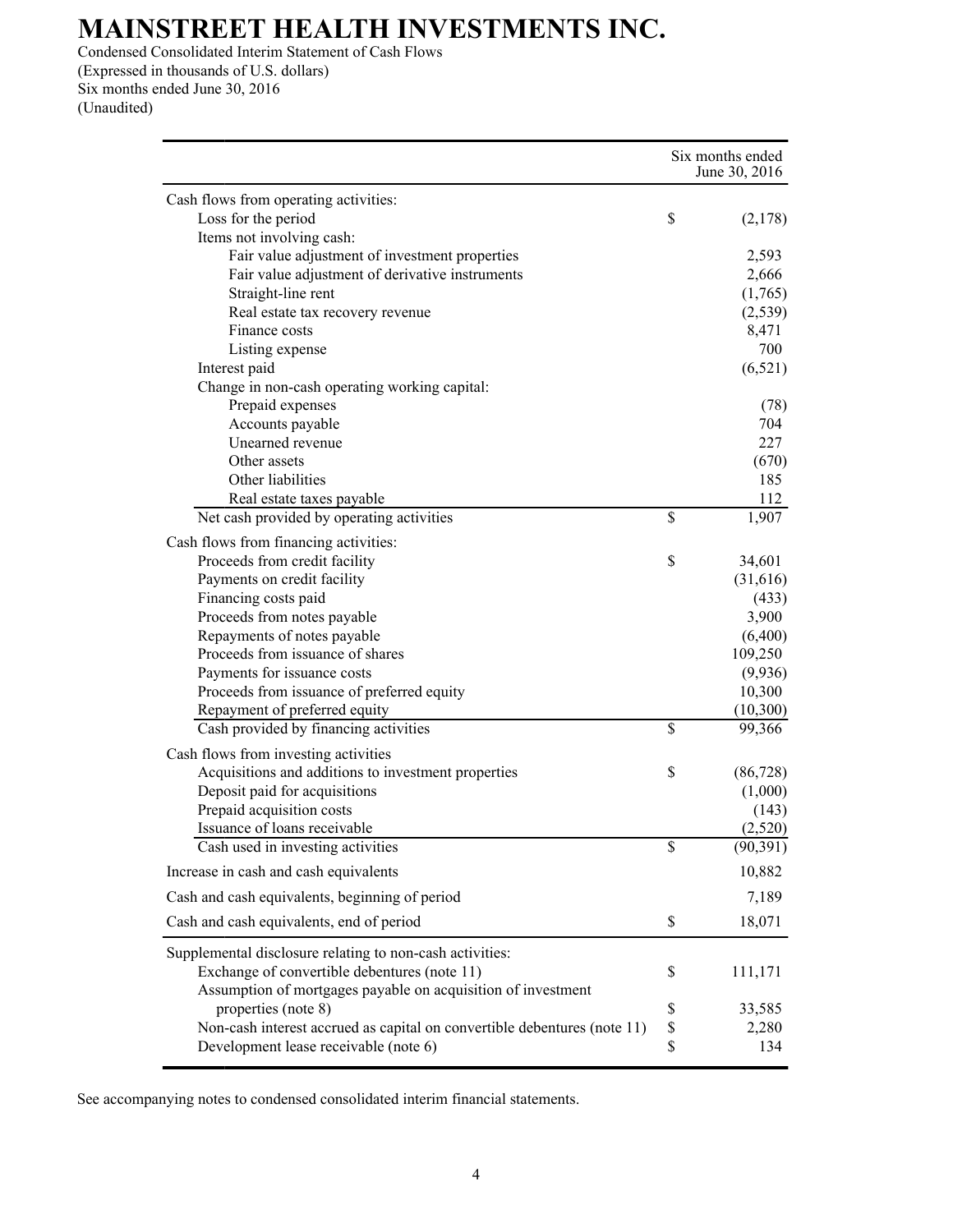Notes to Condensed Consolidated Interim Financial Statements (Expressed in thousands of U.S. dollars, except share and per share amounts) Three and six months ended June 30, 2016

### **1. Nature and description of the Company:**

Mainstreet Health Investments Inc. (the "Company'') was incorporated on May 31, 2007 under the Business Corporations Act (Ontario). Effective April 4, 2016, the Company changed its name from "Kingsway Arms Retirement Residences Inc." to "Mainstreet Health Investments Inc." and continued under the laws of the Province of British Columbia. The Company's registered office is 2500 - 700 W Georgia Street, Vancouver, British Columbia V7Y 1B3.

On April 4, 2016, the Company acquired Mainstreet Investment Company, LLC's ("MS Investment") interest in a joint venture, Mainstreet Health Holdings Inc. ("MHI Holdco"), for consideration consisting of the issuance of 81,160,000 common shares and 307,659,850 non-voting shares of the Company. MS Investment is owned 100% by the chairman of the Company.

On May 26, 2016, the Company filed a prospectus relating to an offering ("the Offering") of 9,500,000 common shares of the Company. Upon completion of the offering on June 2, 2016, the Company acquired the remaining shares of MHI Holdco subsequent to the conversion of the outstanding convertible debentures of MHI Holdco into common shares of MHI Holdco. This acquisition is a reverse takeover transaction which has been accounted for as an asset acquisition in which MHI Holdco has been identified as the acquirer of the Company and the acquisition has been recorded in accordance with IFRS 2, Sharebased Payment. As the former shareholder of MHI Holdco owned a controlling interest in the Company, the financial statements of the Company reflect the historical results of MHI Holdco and the acquisition of the net assets of the Company at their fair value on the date of closing.

The Company has been formed primarily to own income-producing seniors housing and care properties throughout the United States and Canada. Specifically, the Company will look to acquire properties which offer predominately transitional care, long-term care and assisted living programs, including short-term rehabilitation and memory care special care units. At June 30, 2016, the Company owns a portfolio of 21 seniors housing and care properties, predominately comprised of long-term care facilities, assisted living facilities and transitional care properties.

### **2. Basis of preparation:**

Statement of compliance:

These condensed consolidated interim financial statements have been prepared in accordance with International Accounting Standard ("IAS") 34, Interim Financial Reporting, as issued by the International Accounting Standards Board ("IASB"). The condensed consolidated interim financial statements do not include all of the information required for full annual financial statements and should be read in conjunction with the annual financial statements of MHI Holdco for the period from October 7, 2015 to December 31, 2015, which were included in the Company's prospectus filed May 26, 2016, and which have been prepared in accordance with International Financial Reporting Standards ("IFRS"), as issued by the IASB.

These consolidated financial statements were approved by the Board of Directors of the Company and authorized for issuance on August 10, 2016.

### **3. Significant accounting policies:**

The significant accounting policies and critical accounting judgments as disclosed in the MHI Holdco's consolidated financial statements as at December 31, 2015 and for the period from October 7, 2015 to December 31, 2015 have been applied consistently in the preparation of these unaudited interim condensed consolidated financial statements. The following additional accounting policy has been adopted during the period:

Derivative instruments:

The Company uses derivative financial instruments to manage interest rate risk exposures. Embedded derivatives are separated from the host contract and accounted for separately if the economic characteristics and risks of the host contract and the embedded derivative are not closely related, a separate instrument with the same terms as the embedded derivative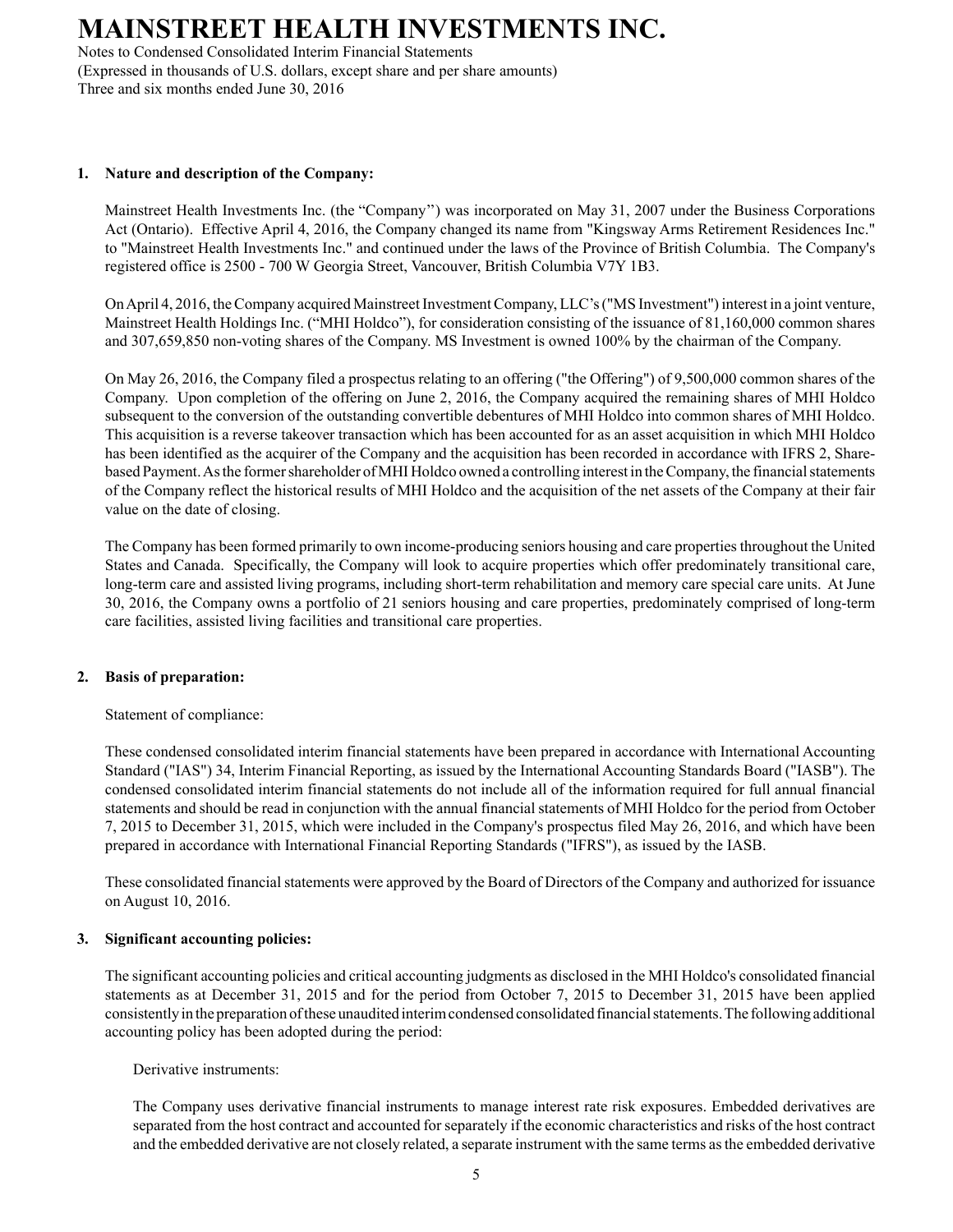Notes to Condensed Consolidated Interim Financial Statements (Expressed in thousands of U.S. dollars, except share and per share amounts)

Three and six months ended June 30, 2016

would meet the definition of a derivative, and the combined instrument is not measured at fair value through profit or loss.

Derivative financial instruments, including embedded derivatives that must be separately accounted for, are initially valued at fair value; attributable transaction costs are recognized in profit or loss as incurred. Subsequent to initial recognition, derivatives are measured at fair value, and changes therein are recognized immediately in profit or loss.

#### **4. Loan receivable:**

| Debtor                      | Loan Type      | Maturity<br>Date | Interest<br>Rate |              | June 30,<br>2016 |
|-----------------------------|----------------|------------------|------------------|--------------|------------------|
| MS Houston Holdings II, LLC | Mezzanine Loan | $2020^{(1)}$     | $14.5\%$         | $\mathbf{s}$ | 2,520            |
|                             |                |                  |                  |              | 2,520            |

(1) due at the time of sale of the property if sale occurs earlier than the stated maturity date

On June 23, 2016, the Company issued a mezzanine loan to MS Houston Holdings II, LLC (a wholly owned subsidiary of Mainstreet Property Group, LLC ("Mainstreet LLC"), which is majority owned by the chairman of the Company and is a related party) for the development of a seniors housing and care property in Houston, Texas. The mezzanine loan provides for annual interest of 14.5%, which will be payable at a rate of 10.5% in current pay on a monthly basis, with the remaining 4.0% interest accruing until the earlier of the loan's maturity or prepayment. The mezzanine loan provides the Company with the right to purchase the development upon its substantial completion at fair market value.

#### **5. Other assets:**

Current other assets are as follows:

|                                 | June 30, 2016 | December 31, 2015 |
|---------------------------------|---------------|-------------------|
| Property taxes receivable       | \$<br>3,383   | \$<br>843         |
| Rent receivable                 | 251           |                   |
| Development lease receivable    | 134           |                   |
| Prepaid expense                 | 174           | 96                |
| Prepaid acquisition costs       | 143           |                   |
| Deposits on future acquisitions | 1,000         |                   |
| Other                           | 544           |                   |
|                                 | 5,629         | \$<br>939         |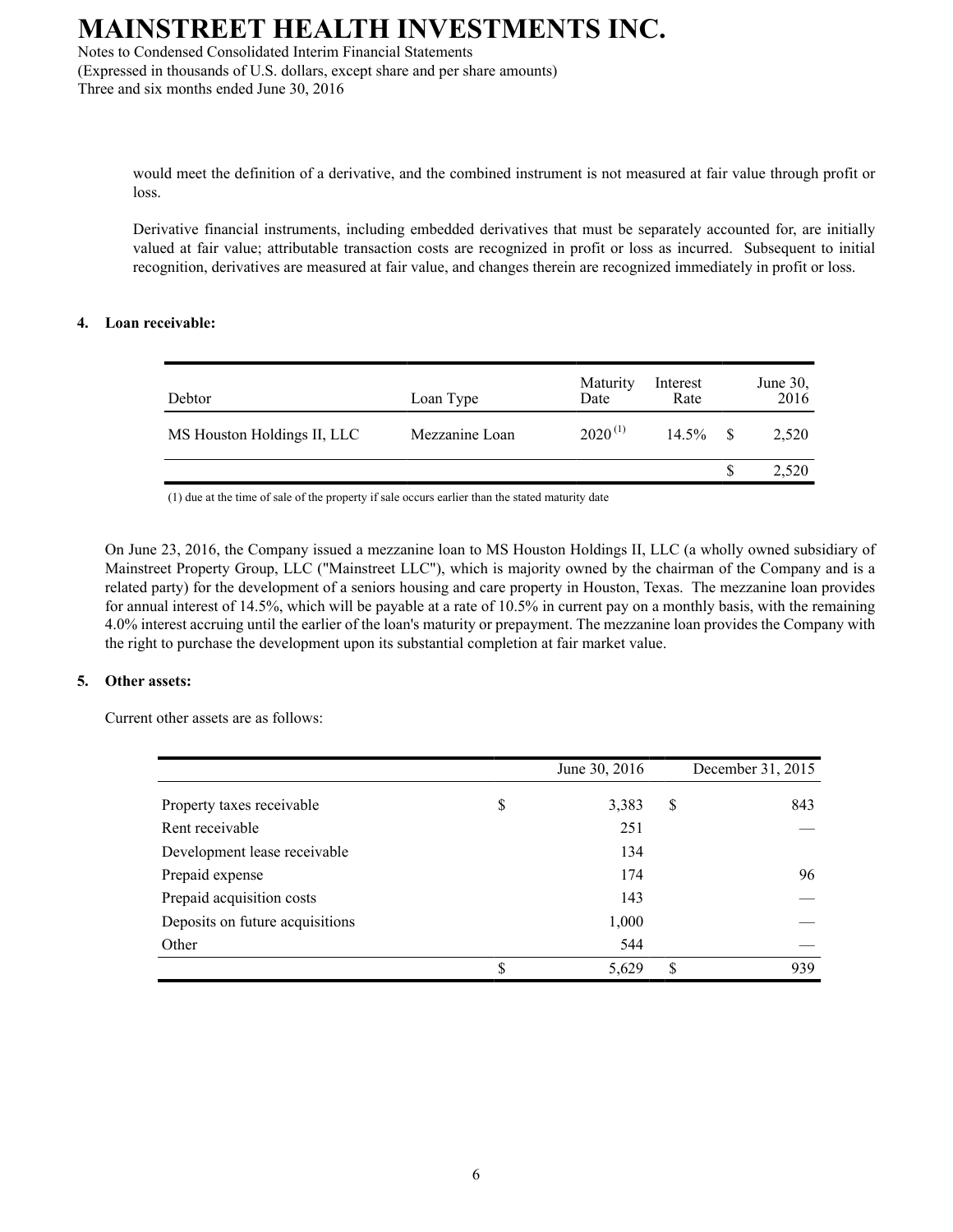Notes to Condensed Consolidated Interim Financial Statements (Expressed in thousands of U.S. dollars, except share and per share amounts) Three and six months ended June 30, 2016

#### **6. Investment properties:**

#### *(a) Investment properties:*

|                                                           | Number of<br>Properties | Amount        |
|-----------------------------------------------------------|-------------------------|---------------|
| Balance, October 7, 2015                                  |                         | \$            |
| Acquisitions of investment properties                     | 10                      | 273,803       |
| Increase in straight-line rents                           |                         | 567           |
| Fair value adjustment                                     |                         | (5,945)       |
| Balance, December 31, 2015                                | 10                      | \$<br>268,425 |
| Acquisitions of investment properties                     | 11                      | 123,681       |
| Capital expenditures                                      |                         | 1,384         |
| Increase in straight-line rents                           |                         | 1,765         |
| Fair value adjustment                                     |                         | (2, 593)      |
| Balance, end of period                                    | 21                      | \$<br>392,662 |
| Property tax liability under IFRIC 21                     |                         | (3,159)       |
| Fair value adjustment to investment properties - IFRIC 21 |                         | 3,159         |
|                                                           |                         | 392,662       |

Investment properties consist of income properties and are carried at fair value. The fair value of each investment property is determined using the capitalized net operating income approach. The stabilized net operating income for the period is divided by an overall capitalization rate. The capitalization rates are derived from a combination of third-party appraisals and industry market data (Level 3 inputs).

The key valuation assumptions used in determining fair value of investment properties are set out in the following table:

|                                        | June $30$ ,<br>2016 | December 31,<br>2015 |
|----------------------------------------|---------------------|----------------------|
| Capitalization rate - range            | $8.00\% - 8.25\%$   | 8.00%                |
| Capitalization rate - weighted average | 8.02%               | 8.00%                |

The fair value of investment properties is most sensitive to changes in capitalization rates. At June 30, 2016, a 25 basis point increase or decrease in the weighted average capitalization rate would decrease the fair value of the investment properties by \$11,876 or increase the fair value of the investment properties by \$12,641, respectively.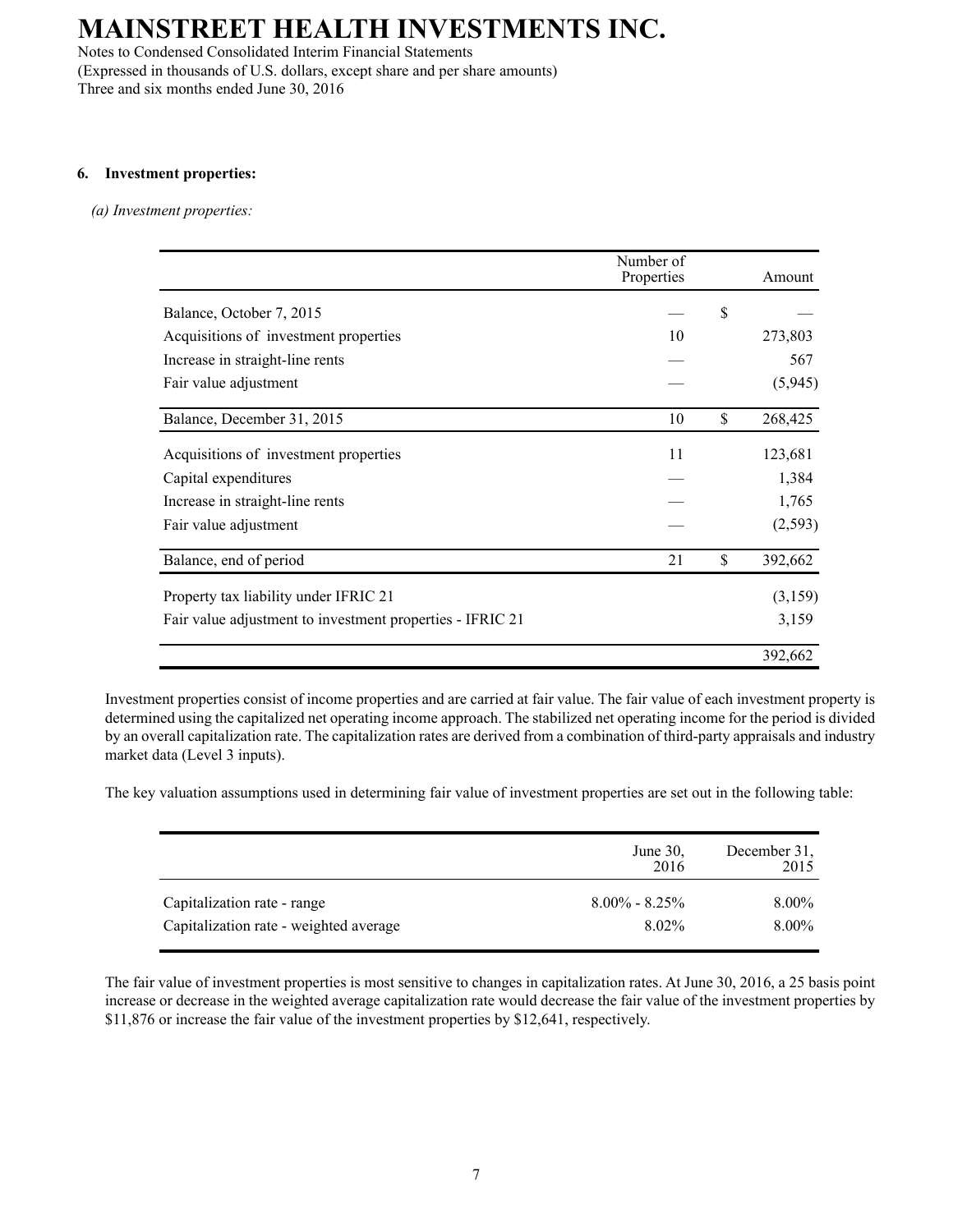Notes to Condensed Consolidated Interim Financial Statements (Expressed in thousands of U.S. dollars, except share and per share amounts) Three and six months ended June 30, 2016

*(b) Acquisitions*

|                                                                      | Hanover<br>Park      | Scranton 7<br>Properties | Others        | Total     |
|----------------------------------------------------------------------|----------------------|--------------------------|---------------|-----------|
| Number of properties acquired                                        |                      | 7                        | 3             | 11        |
| Net assets acquired:                                                 |                      |                          |               |           |
| Investment properties                                                | \$<br>34,574 \$      | 29,346 \$                | 59,761 \$     | 123,681   |
| Deposit applied against purchase price                               | (3,500)              |                          |               | (3,500)   |
| Assumed mortgages                                                    |                      |                          | (33,585)      | (33, 585) |
| Working capital balances                                             | (733)                |                          | (1,778)       | (2,511)   |
|                                                                      | \$<br>30,341 \$      | 29,346 \$                | 24,398 \$     | 84,085    |
| Consideration paid/funded by:                                        |                      |                          |               |           |
| Cash on hand and credit facility applied to investment<br>properties | (30, 341)            | (29, 346)                | (24, 657)     | (84, 344) |
| Development lease receivable                                         |                      |                          | 259           | 259       |
|                                                                      | \$<br>$(30, 341)$ \$ | $(29,346)$ \$            | $(24,398)$ \$ | (84,085)  |

On April 29, 2016, a wholly owned subsidiary of the Company acquired one property in respect of which the Company had previously entered into a purchase agreement (Hanover Park, the eleventh property of the Symphony Portfolio, the first ten of which were acquired in October 2015) for \$34,075 plus transaction costs. In order to fund this acquisition, the Company applied the \$3,500 security deposit, issued \$10,300 of preferred equity, amended an existing note payable to draw an additional \$1,500 and drew an additional \$19,360 on the Facility.

On June 2, 2016, a wholly owned subsidiary of the Company acquired a portfolio of seven properties in Scranton, Pennsylvania (the "Scranton Portfolio") for a purchase price of \$29,091 plus transaction costs. The Scranton Portfolio was owned 50% by an entity that is owned 100% by the chairman of the Company.

On June 2, 2016, a wholly owned subsidiary of the Company acquired three properties located in Chesterton, Indiana; Mooresville, Indiana; and Topeka, Kansas, respectively, for a combined purchase price of \$59,821 plus transaction costs. The Topeka, Kansas property is currently under development, and the wholly owned subsidiary of the Company entered into a development lease in conjunction with its purchase of the property, whereby the vendor of the property will fund payment until rental income commences. Upon execution of the development lease, the Company recorded a development lease receivable of \$259, which reduced the value of the investment property acquired. As at June 30, 2016, the Company has received payment of \$125 related to the development lease receivable. These properties were owned 100% by the chairman of the Company.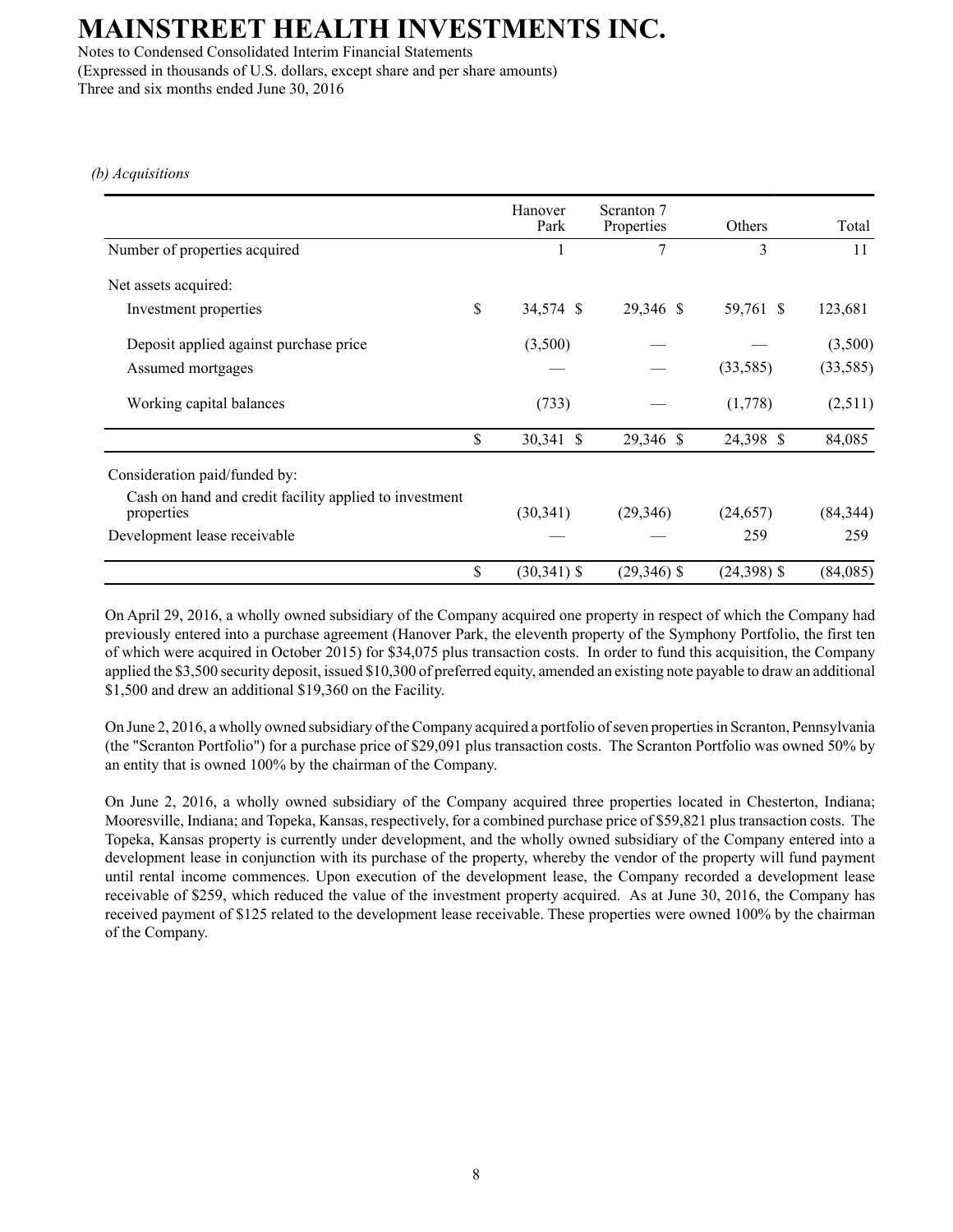Notes to Condensed Consolidated Interim Financial Statements (Expressed in thousands of U.S. dollars, except share and per share amounts) Three and six months ended June 30, 2016

#### **7. Credit facility:**

The credit facility is recorded net of loan fees, which are capitalized when paid and amortized into finance cost over the terms of the related loans using the effective interest rate method.

|                             | June 30, 2016 | December 31, 2015 |
|-----------------------------|---------------|-------------------|
| Credit facility outstanding | 150,000       | 147,015           |
| Finance costs, net          | 2.323         | 2,323             |
| Carrying value              | 147,677       | 144,692           |

On October 30, 2015, the Company entered into a credit facility agreement (the "Facility"). The Facility includes a term loan with capacity of \$150,000, as well as an option to provide a revolving line of credit with capacity of \$50,000. The line of credit includes an accordion feature that would extend the capacity of the revolving line of credit to \$150,000, bringing the total capacity of the Facility to \$300,000. As of June 30, 2016, the Company has received commitments from banks to fulfill \$150,000 of the term loan capacity and \$50,000 of the revolving line of credit capacity. The term loan has an initial maturity date of October 30, 2019. The revolving line of credit has an initial maturity date of October 30, 2018, and has a one year extension option. At June 30, 2016, the Facility is secured by the 11 Symphony Portfolio properties and the Scranton 7 Portfolio. As of June 30, 2016, the security provided the Company with a borrowing base of \$181,616. The Facility provides for interestonly payments during the term and a borrowing rate of LIBOR plus 300 basis points. Unamortized financing costs of \$2,323 related to the line of credit are included in the consolidated statement of financial position at June 30, 2016.

At June 30, 2016, total borrowings outstanding under the Facility were \$150,000, and the borrowing rate was 3.45%. Future principal repayments are as follows:

|      |   | Aggregate<br>principal<br>payments |
|------|---|------------------------------------|
| 2019 | J | 150,000                            |

#### **8.** M**ortgages payable:**

Mortgages payable consist of the following as at June 30, 2016:

|                    | June 30, 2016 |
|--------------------|---------------|
| Mortgages payable  | 33,585        |
| Finance costs, net | 106           |
| Carrying value     | 33,479        |

The weighted average contractual interest rate of the Company's mortgages payable as of June 30, 2016 is 3.84%. Mortgages payable are collateralized by investment properties with a fair value of \$59,687 at June 30, 2016.

On June 2, 2016, the Company assumed a mortgage payable in the amount of \$13,890 upon acquisition of the Chesterton, Indiana property. The mortgage requires interest only payments and bears interest at a fixed rate of 4.0%. The Chesterton mortgage matures on March 16, 2017 and the Company has the option to extend the maturity to March 16, 2020.

On June 2, 2016, the Company assumed a mortgage payable in the amount of \$9,162 upon acquisition of the Mooresville, Indiana property. The mortgage requires interest only payments and bears interest at a fixed rate of 4.0% through its maturity date of June 27, 2017.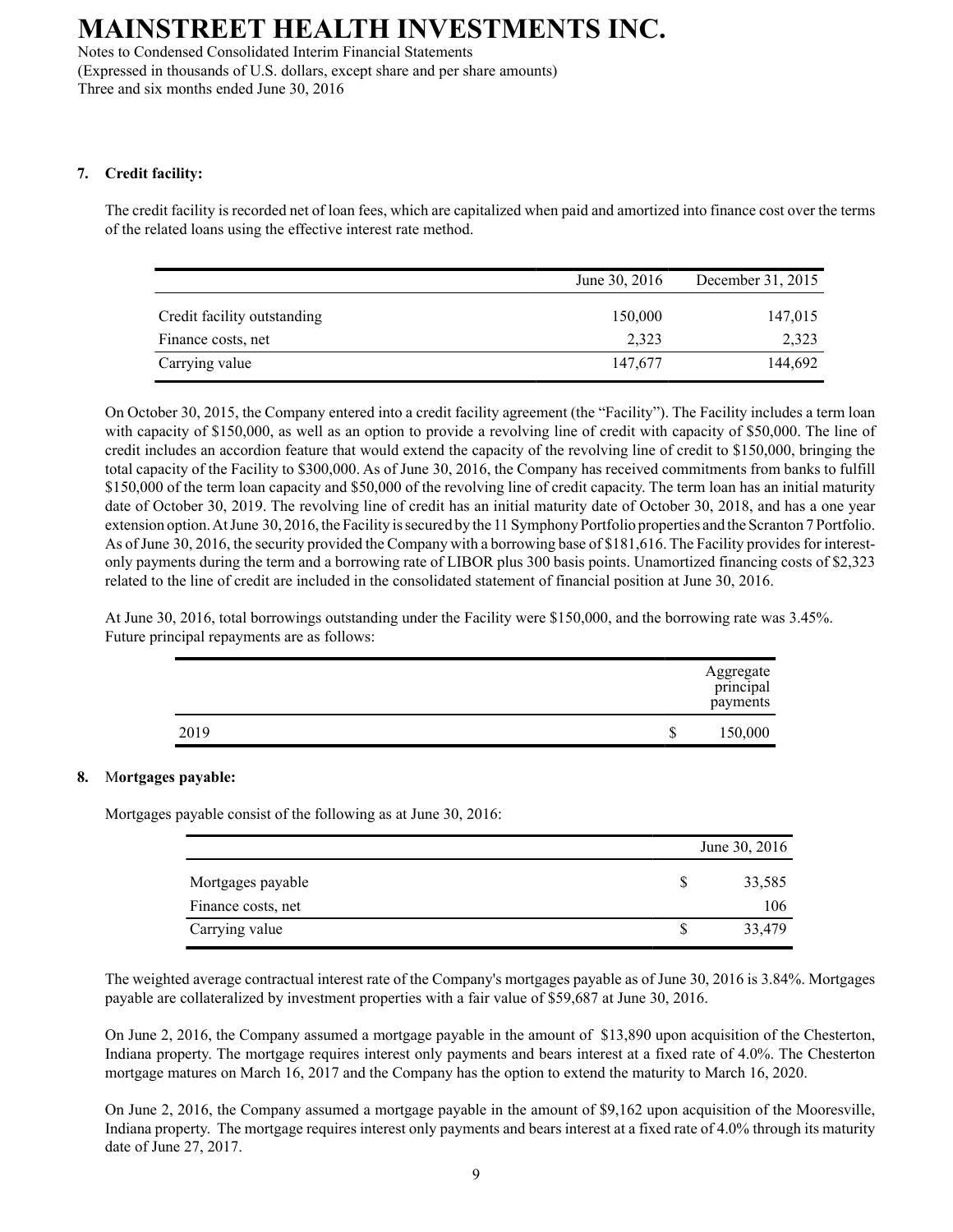Notes to Condensed Consolidated Interim Financial Statements (Expressed in thousands of U.S. dollars, except share and per share amounts) Three and six months ended June 30, 2016

On June 2, 2016, the Company assumed a mortgage payable in the amount of \$10,533 upon acquisition of the Topeka, Kansas property. The mortgage requires interest only payments and bears interest at a variable rate of prime, which was 3.5% at June 30, 2016. The Topeka mortgage matures on October 31, 2016 and the Company has the option to extend the maturity to October 31, 2017.

#### **9. Derivative instruments:**

To manage interest rate risk, management of the Company entered into an interest rate swap agreement effective January 29, 2016 (the "Swap Agreement"). In the Swap Agreement, the Company agreed to exchange the difference between fixed and variable rate interest on a principal amount of \$147,015. The Swap Agreement effectively fixes interest at a rate of 4.2% through its maturity on October 30, 2019. The interest rate swap is not designated as a hedge and will be marked to fair value each reporting period through finance cost in the consolidated interim statement of loss and comprehensive loss. The Company determined the fair value of its interest rate swap to be a liability of \$2,666 at June 30, 2016 based on market-observable inputs, including forward pricing models using present value calculations. The determination was made using Level 2 inputs. The Company recognized expense of \$816 and \$2,666 for the three and six month periods ended June 30, 2016, respectively, in the consolidated interim statement of loss and comprehensive loss related to the change in value of the interest rate swap.

#### **10. Note payable to related party:**

On October 30, 2015, the Company entered into a \$2,500 note payable with an entity that is owned 100% by the chairman of the Company. On February 26, 2016, this note was amended and increased by \$1,000. On April 29, 2016, this note was further increased by \$1,500. The note payable had an original maturity date of October 30, 2016 and bears interest at a rate of 5.0% per annum. The note payable of \$5,000 and all accrued interest was repaid in full on June 2, 2016.

#### **11. Convertible debentures:**

On October 29, 2015, the Company issued convertible subordinated debentures ("Convertible Debentures") in the aggregate principal amount of \$107,961, maturing October 29, 2020. The Convertible Debentures bear interest at the following rates: (i) 10% per annum for the period commencing on October 29, 2015 and ending on and including October 28, 2016; and (ii) 8.5% per annum for the annual period commencing on October 29, 2016 and each year thereafter; in each case payable on a quarterly basis commencing on December 31, 2015, fifty percent (50.0%) in cash and fifty percent (50.0%) by capitalizing the interest accrued and payable as an increase to the principal amount.

All or any portion of the Convertible Debentures are convertible into shares of the Company at any time based on the conversion formula outlined in the Convertible Debentures agreement. Upon completion of the Offering on June 2, 2016, the holders of the Convertible Debentures with an outstanding balance of \$111,171 exchanged their interest into 1,111,708 common shares of MHI Holdco. The holders then converted all of their common shares in MHI Holdco, which included 51,810 common shares held prior to the exchange of convertible debentures, into 11,635,104 common shares of the Company.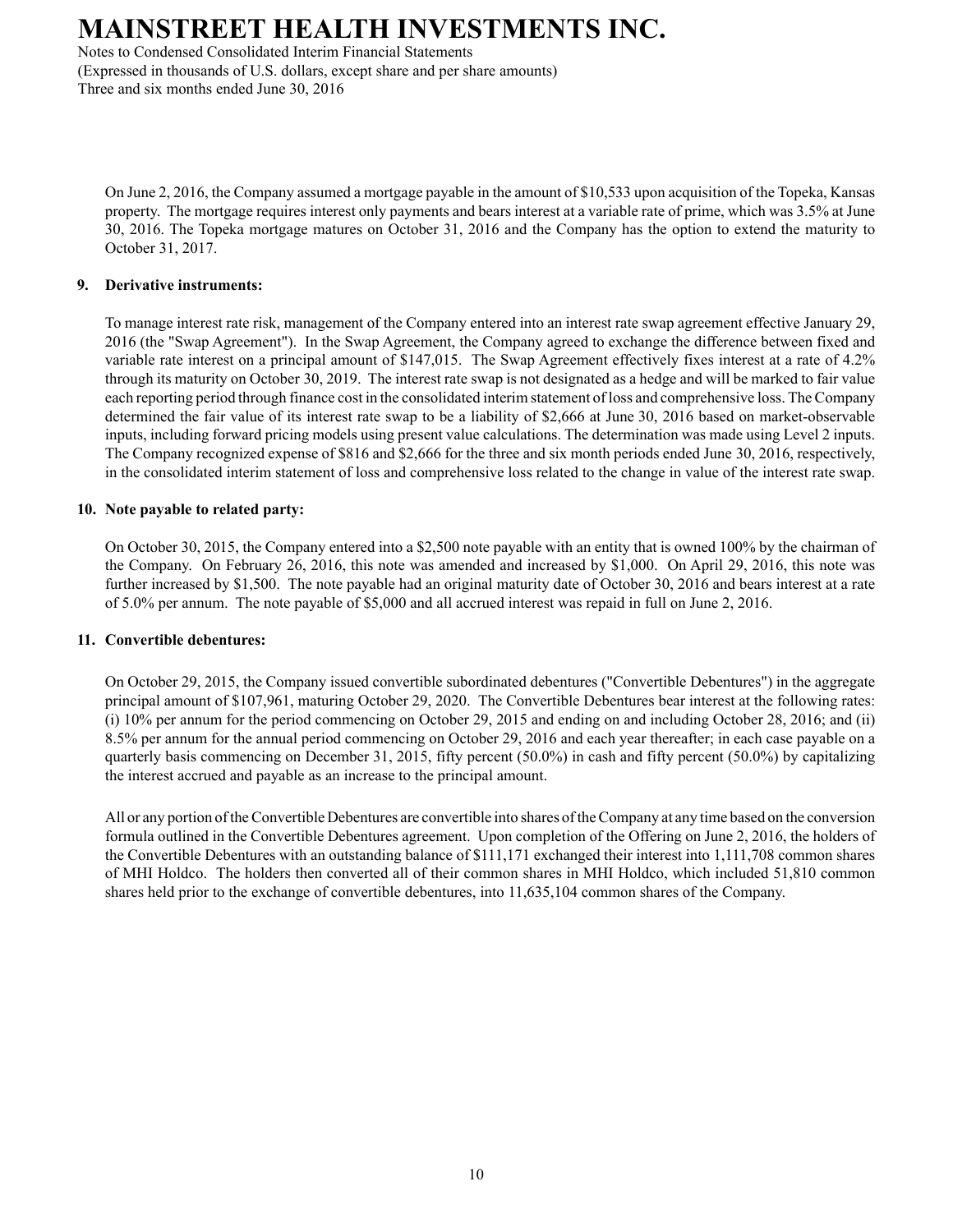Notes to Condensed Consolidated Interim Financial Statements (Expressed in thousands of U.S. dollars, except share and per share amounts) Three and six months ended June 30, 2016

Convertible Debentures principal activity during the period ended June 30, 2016 is as follows:

| Convertible Debentures balance, December 31, 2015<br>Interest capitalized as principal<br>Convertible Debentures exchanged for common shares of the Company | S. | 108.891<br>2.280<br>(111, 171) |
|-------------------------------------------------------------------------------------------------------------------------------------------------------------|----|--------------------------------|
| Convertible Debentures balance, June 30, 2016                                                                                                               |    |                                |

#### **12. Preferred shares:**

On April 28, 2016, the Company issued \$10,300 of non-voting preferred shares. The preferred shares entitled the holder to a fixed cash dividend per share at a rate of 8.5% per year, which dividend would increase to an annual rate of 10.5% if the preferred shares were not redeemed within three months of issuance. The Company was required to redeem the preferred shares upon the earlier of completion of the offering and October 20, 2020. The preferred shares were redeemed upon completion of the offering on June 2, 2016. Included in finance costs for the three and six month periods ended June 30, 2016 in the condensed consolidated statements of loss and comprehensive loss is \$83 related to dividends paid on the preferred shares.

#### **13. Share capital:**

The following number and value of common shares were issued and outstanding as at June 30, 2016:

|                                                        | <b>Shares</b>   | Value   |
|--------------------------------------------------------|-----------------|---------|
| As at January 1, 2016 - shares of the Company          | $81,160$ (1) \$ |         |
| As at January 1, 2016 - share capital of MHI Holdco    |                 | 20,734  |
| Issued on April 4, 2016 - reverse takeover transaction | $1,555,279$ (1) |         |
| Issued on June 2, 2016 - reverse takeover transaction  | 11,635,104      | 111,871 |
| Issued on June 2, 2016                                 | 9,500,000       | 85,929  |
| Issued on June 21, 2016                                | 1,425,000       | 13,385  |
|                                                        | 24, 196, 543    | 231,919 |

(1) Common share values reflect the 250:1 share conversion which was effective June 2, 2016

(i) On December 2, 2015, the Company agreed to acquire all of the shares of MHI Holdco held by MS Investment, representing approximately 75% of the issued and outstanding shares of MHI Holdco, in consideration for the issuance of 81,160,000 pre-consolidation common shares and 307,659,850 pre-consolidation non-voting shares ("Non-Voting Shares") in the capital of the Company. These shares were consolidated on a 250:1 basis upon completion of the offering described in (iii) below. The non-voting Shares were converted to common shares in connection with the Closing of the offering described in (iii) below.

The transaction, which closed on April 4, 2016, resulted in a reverse takeover of the Company in which MS Investment acquired approximately 95% of the issued and outstanding shares of the Company and an 80% voting interest in the Company (with the balance of their equity interest being held in the form of Non-Voting Shares).

(ii) On June 2, 2016 the Company acquired all of the remaining outstanding shares of MHI Holdco subsequent to the conversion of the convertible debentures issued by MHI Holdco into shares of MHI Holdco. The shareholders of MHI Holdco received 518,094 common shares of the Company and the convertible debenture holders received 11,117,010 common shares of the Company, both on a post-consolidation basis. The Company has been identified as the accounting acquiree rather than the accounting acquirer and the transaction is considered to be a reverse-takeover. As the former shareholders of MHI Holdco own a controlling interest in the Company, the financial statements of the Company reflect the historical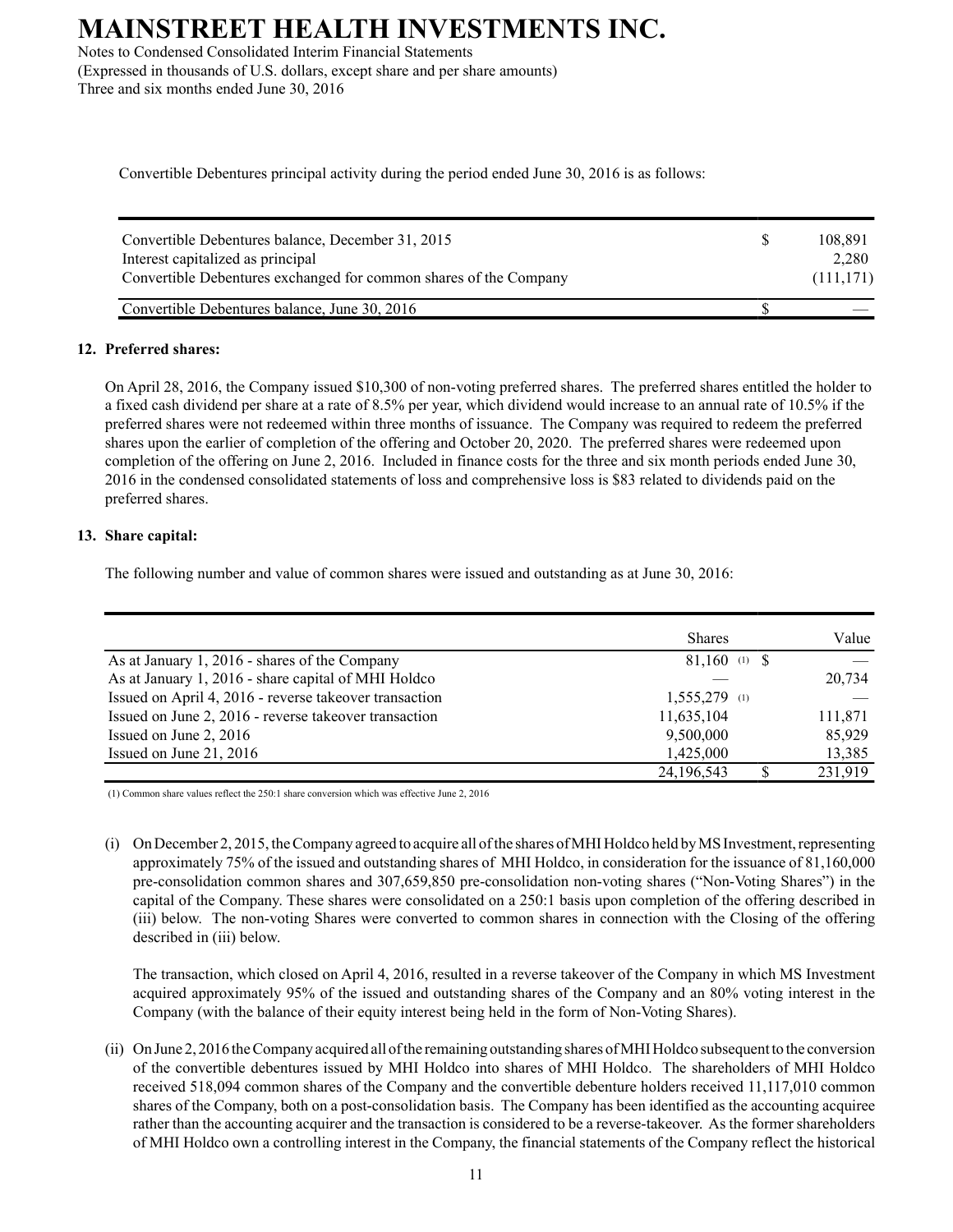Notes to Condensed Consolidated Interim Financial Statements (Expressed in thousands of U.S. dollars, except share and per share amounts) Three and six months ended June 30, 2016

> results of MHI Holdco and the acquisition of the net assets of the Company at their fair value on the date of closing. However, the equity structure (i.e. the number and type of shares issued) reflects the equity structure of the Company.

> At the closing of the transaction the Company did not meet the definition of a business and, therefore, the acquisition of the Company was not considered to be a business combination. The acquisition of the Company was accounted for in accordance with IFRS 2, Share-Based Payment, reported as the issuance of common shares and an expense of \$700, which is measured by calculating the difference between (i) the fair value of the number of shares that MHI Holdco would have to issue in order to provide the same percentage ownership of the combined entity to the shareholders of the Company as they would have in the combined entity as a result of the reverse-takeover; and (ii) the fair value of the identifiable net assets of the company on the closing date.

- (iii) On June 2, 2016, the Company completed the issuance of 9,500,000 common shares for gross proceeds of \$95,000. The underwriters of the transaction were granted an overallotment option to purchase up to an additional 1,425,000 common shares within 30 days of the completion of the offering. The overallotment option was exercised in full on June 21, 2016 resulting in gross proceeds of \$14,250.
- (iv) For the six months ended June 30, 2016, the Company declared distributions payable in cash on common shares of \$1,386.

#### **14. Loss per share:**

Basic and diluted loss per share are calculated by dividing loss for the period by the weighted average number of common shares outstanding during the three and six months ended June 30, 2016.

|                                                              | Three months<br>ended<br>June 30, 2016 | Six months<br>ended<br>June 30, 2016 |
|--------------------------------------------------------------|----------------------------------------|--------------------------------------|
| Numerator for loss per share:                                |                                        |                                      |
| Loss for the period                                          | \$<br>(773)                            | \$<br>(2,178)                        |
| Denominator for loss per share:                              |                                        |                                      |
| Weighted average number of common shares (basic and diluted) | 8,826,157                              | 5,449,765                            |
| Loss per share - basic and diluted                           | \$<br>(0.09)                           | \$<br>(0.40)                         |

For the three and six month periods ended June 30, 2016, the weighted average number of common shares outstanding has been calculated as the average of:

- (i) For the period from January 1, 2016 to June 2, 2016 the weighted average number of ordinary shares of MHI Holdco outstanding during the period multiplied by the share conversion ratio.
- (ii) For the period from June 2, 2016 to June 30, 2016 the actual number of ordinary shares of the Company outstanding during that period.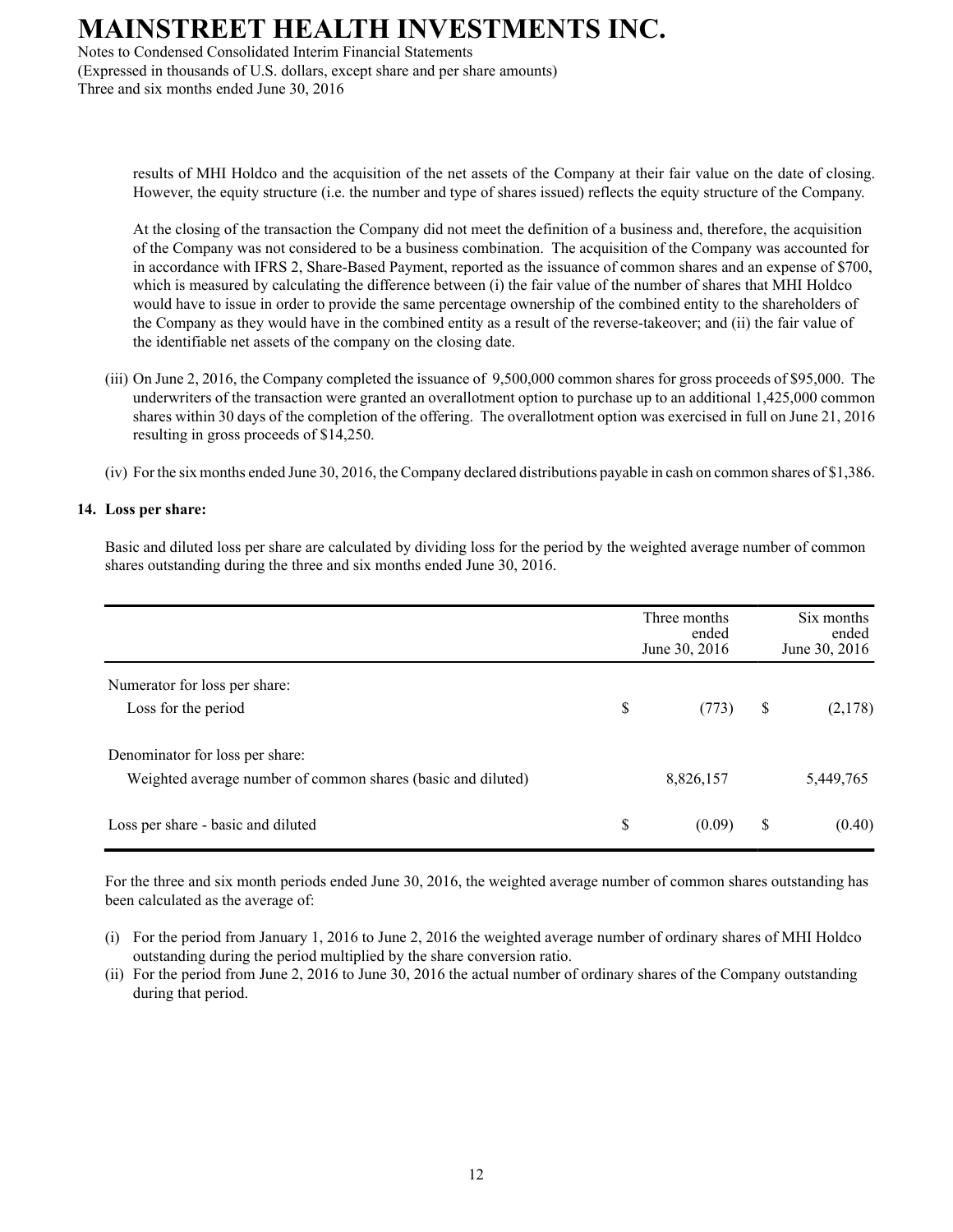Notes to Condensed Consolidated Interim Financial Statements (Expressed in thousands of U.S. dollars, except share and per share amounts) Three and six months ended June 30, 2016

#### **15. Rental revenue:**

Rental revenue consists of the following:

|                                                                                  | Three months<br>ended<br>June 30, 2016 | Six months<br>ended<br>June 30, 2016 |
|----------------------------------------------------------------------------------|----------------------------------------|--------------------------------------|
| Cash rentals received<br>Straight-line rent adjustments<br>Property tax recovery | \$<br>6,289<br>943<br>1,384            | 11,666<br>1,765<br>2,539             |
|                                                                                  | 8.616                                  | 15,970                               |

The Company is scheduled to receive rental income from operators under the provisions of long term non-cancellable operating leases with lease terms of 10 to 15 years, with options to extend up to an additional 20 years. These leases are triple net and include renewal options and rent escalation clauses.

Future minimum rentals to be received as of June 30, 2016 are as follows:

| Less than 1 year<br>Between 1 and 5 years<br>More than 5 years | 30,081<br>125,757<br>328,793 |
|----------------------------------------------------------------|------------------------------|
|                                                                | 484,631                      |

#### **16. Finance cost:**

Finance cost consist of the following:

|                                            | Three months<br>ended<br>June 30, 2016 | Six months<br>ended<br>June 30, 2016 |
|--------------------------------------------|----------------------------------------|--------------------------------------|
| Interest expense on the credit facility    | 1,458                                  | 2,791                                |
| Interest expense on mortgages payable      | 101                                    | 101                                  |
| Interest expense on notes payable          | 36                                     | 72                                   |
| Interest expense on Convertible Debentures | 1,899                                  | 4,621                                |
| Preferred share dividends                  | 83                                     | 83                                   |
| Amortization expense                       | 171                                    | 327                                  |
| Interest rate swap payments                | 282                                    | 476                                  |
|                                            | 4,030                                  | 8,471                                |

#### **17. Deferred share incentive plan:**

On May 25, 2016, the shareholders of the Company voted on and approved a deferred share incentive plan (the "Deferred Share Incentive Plan").

Each director of the Company is given the right to participate in the Deferred Share Incentive Plan. Each Director who elects to participate shall receive a portion of his or her fees earned for service on the Board (the "Elected Amount") in the form of deferred shares in lieu of cash ("Individual Contributed Deferred Shares"). In addition, the Deferred Share Incentive Plan provides that the Corporation shall match 100% of the Elected Amount for each director such that the aggregate number of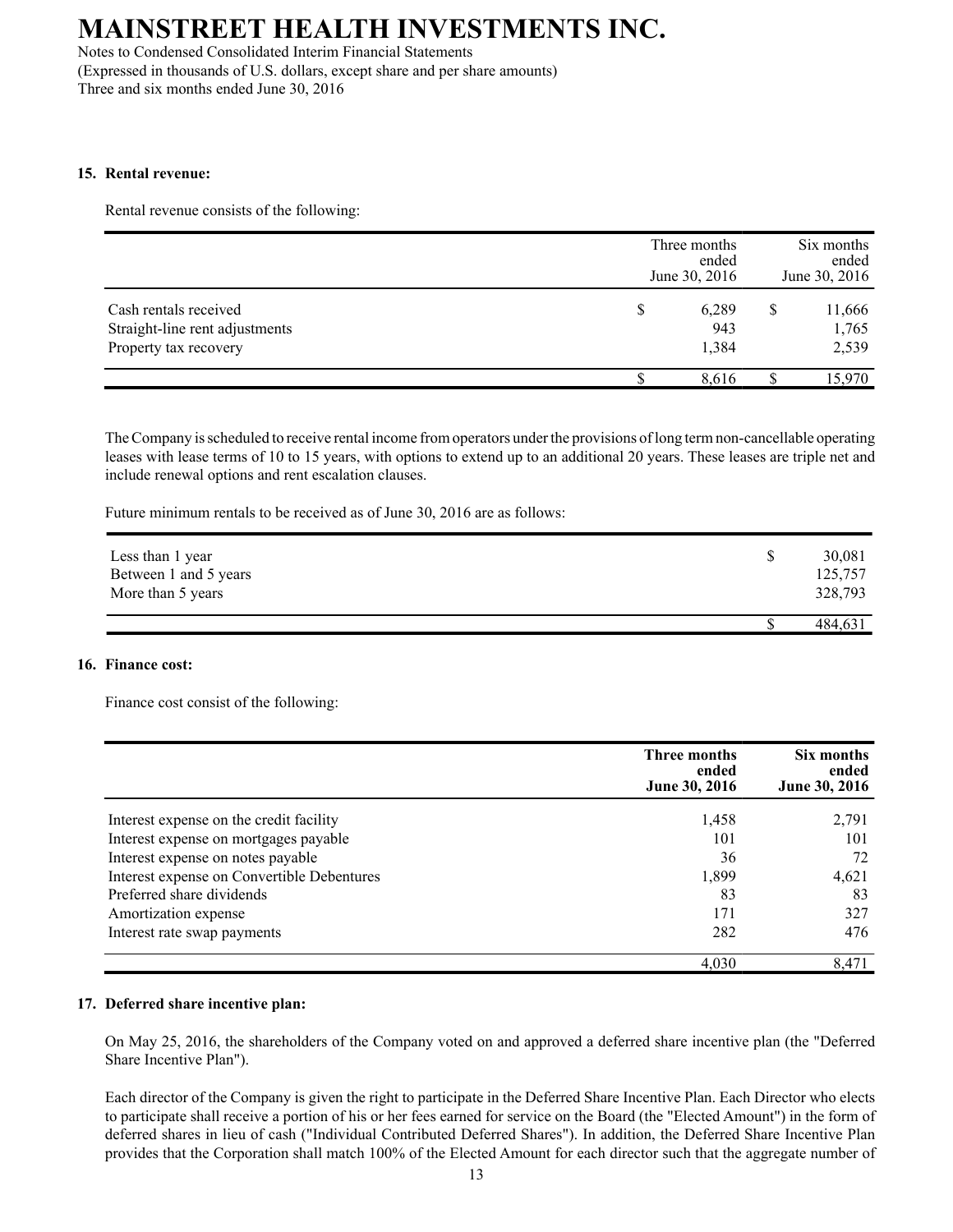Notes to Condensed Consolidated Interim Financial Statements (Expressed in thousands of U.S. dollars, except share and per share amounts) Three and six months ended June 30, 2016

deferred shares issued to each such director annually shall be equal in value to two times the Elected Amount for such director ("Company Contributed Deferred Shares").

Under the Deferred Share Incentive Plan, deferred shares may be granted from time to time to participants in the Deferred Share Incentive Plan at the discretion of the Board or the Compensation, Governance and Nominating Committee ("Discretionary Deferred Shares")

Wherever cash dividends are paid on the common shares, additional deferred shares are credited to the Participant's account. The number of such additional Deferred Shares is calculated by multiplying the aggregate number of Deferred Shares held on the relevant dividend record date by the amount of the dividend paid by the Company on each common share, and dividing the result by the market value of the common shares on the dividend date.

Individual Contributed Deferred Shares vest immediately upon grant. Company Contributed Deferred Shares, which are granted only to directors, generally vest in three equal installments on the first three anniversary dates of the grant.

Discretionary Deferred Shares may also be granted to participants and, where vesting is not specified in connection with the grant, such Discretionary Deferred Shares will vest on December 1 in the second year following the date of grant.

Additional deferred shares credited to a participant's account in connection with cash dividends vest on the same schedule as their corresponding Deferred Shares and are considered issued on the same date as the deferred shares in respect of which they were credited.

On April 5, 2016, the board approved the grant of 40,000 Discretionary Deferred Shares to certain officers of the Company, which grants were effective on closing of the Offering on June 2, 2016. Such Discretionary Deferred Shares will fully vest two years from the date of grant, or June 2, 2018.

At the meeting of shareholders held on May 25, 2016, shareholders approved an amendment to the Deferred Share Incentive Plan to increase the maximum number of common shares available for issuance under the Deferred Share Incentive Plan to 1,200,000.

At June 30, 2016, the number of deferred shares granted and outstanding and vested are as follows:

|                                                             | Granted/<br>Outstanding | Vested |
|-------------------------------------------------------------|-------------------------|--------|
| As at January 1, 2016                                       |                         |        |
| Discretionary Deferred Shares granted                       | 40,000                  |        |
| Individual Contributed Deferred Shares (vested immediately) | 6,372                   | 6,372  |
| Company Contributed Deferred Shares                         | 6,372                   |        |
| Distribution equivalents automatically granted              |                         |        |
| on Discretionary Deferred Shares                            | 208                     |        |
| As at June 30, 2016                                         | 52,952                  | 6,372  |

#### **18. Related party transactions:**

Except as disclosed elsewhere in the consolidated interim financial statements, related party transactions for the period ended June 30, 2016 included the following:

(i) The Company paid an asset management fee to an asset management company (the "Asset Manager"), which is owned 100% by the chairman of the Company. Prior to the completion of the reverse takeover transaction on April 4, 2016, the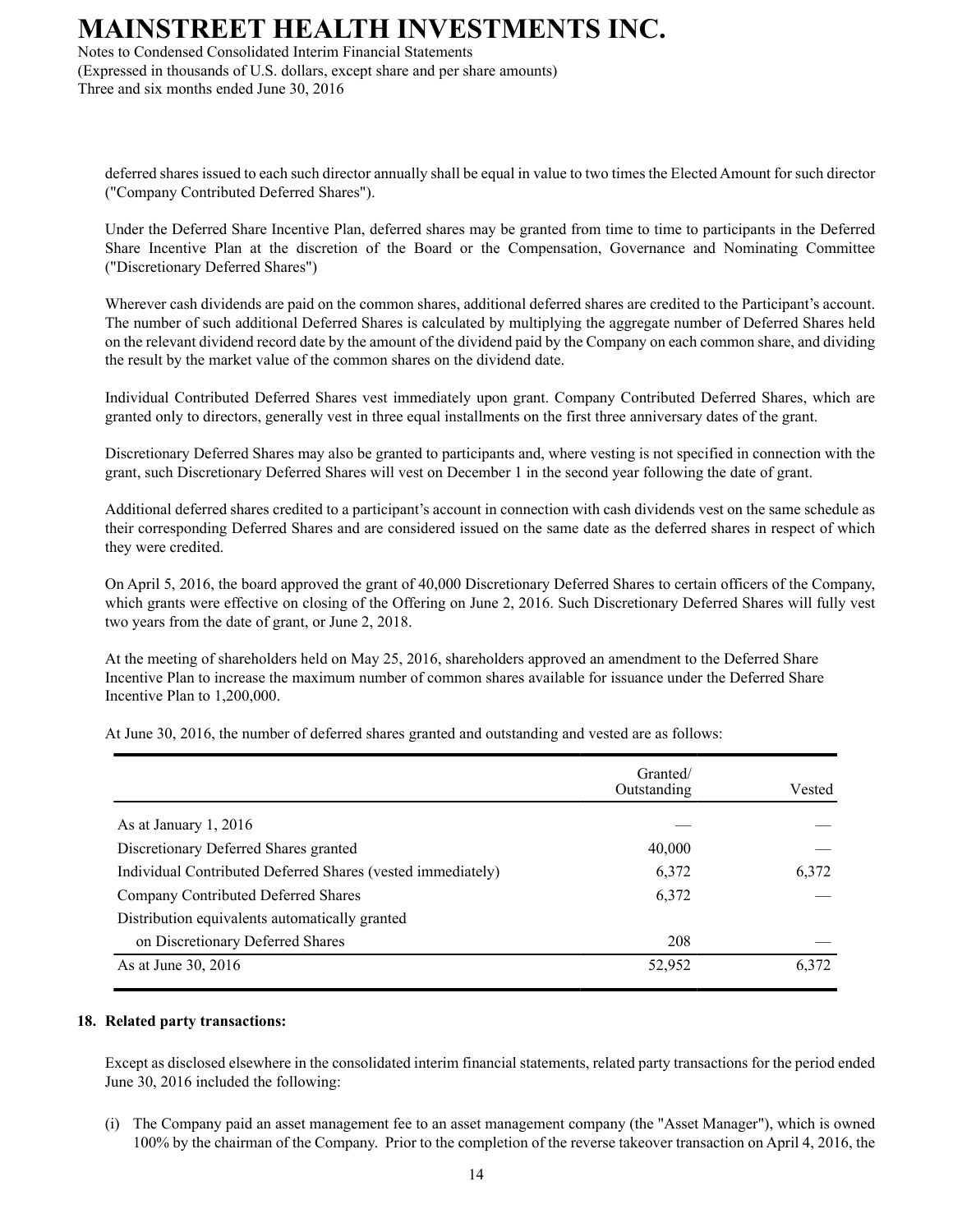Notes to Condensed Consolidated Interim Financial Statements (Expressed in thousands of U.S. dollars, except share and per share amounts) Three and six months ended June 30, 2016

> fee was payable pursuant to an asset management agreement (the "First Asset Management Agreement") dated October 29, 2015, and called for an asset management fee equal to 3.0% of gross rentals received. On April 4, 2016, the Company entered into a new asset management agreement with the same Asset Manager (the "Second Asset Management Agreement" and together with the First Asset Management Agreement, the "Asset Management Agreements"), which calls for management fees payable at a rate of 0.3% of the estimated gross book value of the Company up to a gross book value of \$1,000,000, plus 0.1% of the gross book value of the Company in excess of \$1,000,000. For the three and six months ended June 30, 2016, asset management fees paid to the Asset Manager were \$250 and \$411, respectively. The Second Asset Management Agreement is for a term of 5 years, commencing on April 4, 2016, and will be renewed for a further five-year term, without any action of notice, unless the agreement is terminated. Included in accounts payable at December 31, 2015 and June 30, 2016 is \$19 and \$123, respectively, payable to the Asset Manager.

(ii) On April 4, 2016 The Company entered into a development agreement with Mainstreet LLC, which is majority owned by the chairman of the Company, with the right to provide mezzanine financing for projected construction costs for all suitable development properties identified by Mainstreet LLC. The Company will have an option to acquire any property for which it has provided mezzanine financing pursuant to the terms set out in the development agreement.

#### **19. Income taxes:**

The Company has certain subsidiaries in the United States and Canada that are subject to tax on their taxable income. The tax effects of temporary differences that give rise to significant portions of the deferred tax assets and deferred tax liabilities are presented below. A net deferred tax asset has not been recognized in respect of the following items, because it is not probable that future taxable profit will be available against which the Company can use the benefits therefrom.

|                                    | June 30,<br>2016 | December 31,<br>2015 |
|------------------------------------|------------------|----------------------|
| Deferred tax assets:               |                  |                      |
| Net operating losses               | \$<br>1,117      | \$<br>211            |
| Derivative instruments             | 1,080            |                      |
| Investment properties              |                  | 1,289                |
| Other                              | 58               | 78                   |
| Deferred tax assets                | \$<br>2,255      | \$<br>1,578          |
| Deferred tax liabilities:          |                  |                      |
| Investment properties              | \$<br>2,133      | \$                   |
| Deferred tax liabilities           | \$<br>2,133      | \$                   |
| Subtotal                           | \$<br>122        | \$<br>1,578          |
| Net deferred tax not recognized    | \$<br>(122)      | \$<br>(1, 578)       |
| Net deferred tax asset (liability) | \$               | \$                   |

At June 30, 2016, U.S. subsidiaries had accumulated net operating losses available for carryforward for U.S. income tax purposes of \$2,755.

The federal net operating losses will expire in 2036. The state net operating losses will expire in 2028.

#### **20. Commitments and contingencies:**

On March 31, 2016, a subsidiary of the Company entered into a purchase and sale agreement to acquire a portfolio of 3 properties in Syracuse, New York (the "Hearth Portfolio") for total consideration of \$50,863.